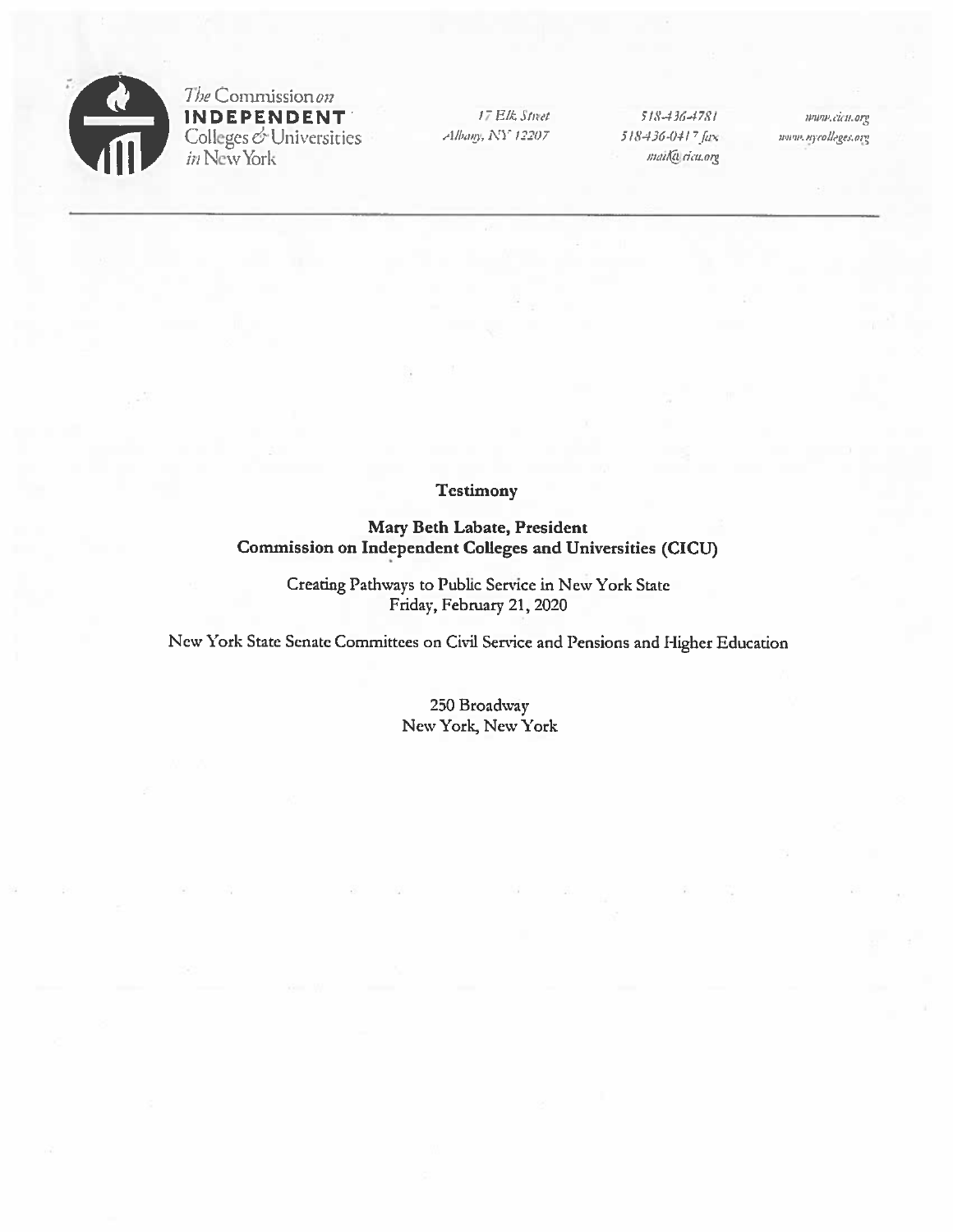Good afternoon. Thank you, Chairman Gounardes, for hosting this hearing on New York's <sup>p</sup>ipeline to public service and for your dedication to moving this important conversation forward.

<sup>I</sup> am Mary Beth Labate, and it is <sup>a</sup> privilege to join you today as president of the Commission on Independent Colleges and Universities (CICU), representing more than 100 private, not-for-profit colleges and universities and nearly 500,000 students across New York State

New York's Independent higher education sector <sup>p</sup>lays an important role in the public service career <sup>p</sup>ipeline. Many of you, who are graduates of Independent Sector colleges, know this bcuer than anyone. In fact, half of the distinguished members of the state Legislature are proud graduates of <sup>a</sup> private college in New York or across the country

## Preparing Students for Public Service

Many times, when we talk about careers in public service, we think about careers in government either as an elected official or working for a state or local agency. However, public service can also mean careers in nursing and teaching, among others. Private, not-for-profit colleges in New York are responsible for educating many of the men and women who enter into public service, conferring 55 percent of degrees in political science and government, <sup>65</sup> percent of degrees in nursing, <sup>58</sup> percent of degrees in public administration and <sup>59</sup> percent of degrees in education. There are <sup>15</sup> law schools in New York and 13 of them are not-for-profits.

## How Ncw York Can Build <sup>a</sup> Stronger Pipeline to Public Service

Students who have a natural bent toward public service must be given the tools to get there. Today, I want to offer <sup>a</sup> few suggestions of how:

A first step is to provide financial aid to incentivize students to pursue careers in public service, which are seldom as lucrative as <sup>a</sup> private sector career. Currently, New York offers an array of grants and loan forgiveness programs designed to encourage graduates to enter careers in public service. However, these programs are not well funded nor are they well publicized. As we look toward the future, New York has an opportunity to be <sup>a</sup> national leader and take <sup>a</sup> more comprehensive approach to instituting programs that incentivize students to enter public service.

We've seen how other states incentivize students, including in California with their Civic Action Fellowship awarding students up to 510,000 to put toward their college costs in exchange for one semester working in public service. In New York, one such example is an existing scholarship program to encourage more people to enter the teaching profession. Last year, the Governor vetoed <sup>a</sup> bill that would extend this scholarship program to candidates who attend private colleges, despite the fact that our institutions confer more teaching degrees than any other sector. If we are going to be serious about public service, we have to take <sup>a</sup> holistic approach that incentivizes all students — not just those who attend public institutions. That is why <sup>I</sup> urge you to pass this important legislation again in order to prepare the next generation of leaders at the front of the classroom.

<sup>A</sup> second step is to provide exposure to meaningful internship experiences in public service. These internships should be paid; they should have <sup>a</sup> strong mentorship component, and; they should <sup>g</sup>ive students the opportunity to see an array of public service possibilities, from not-for-profit management to working at the city, county and state levels.

I